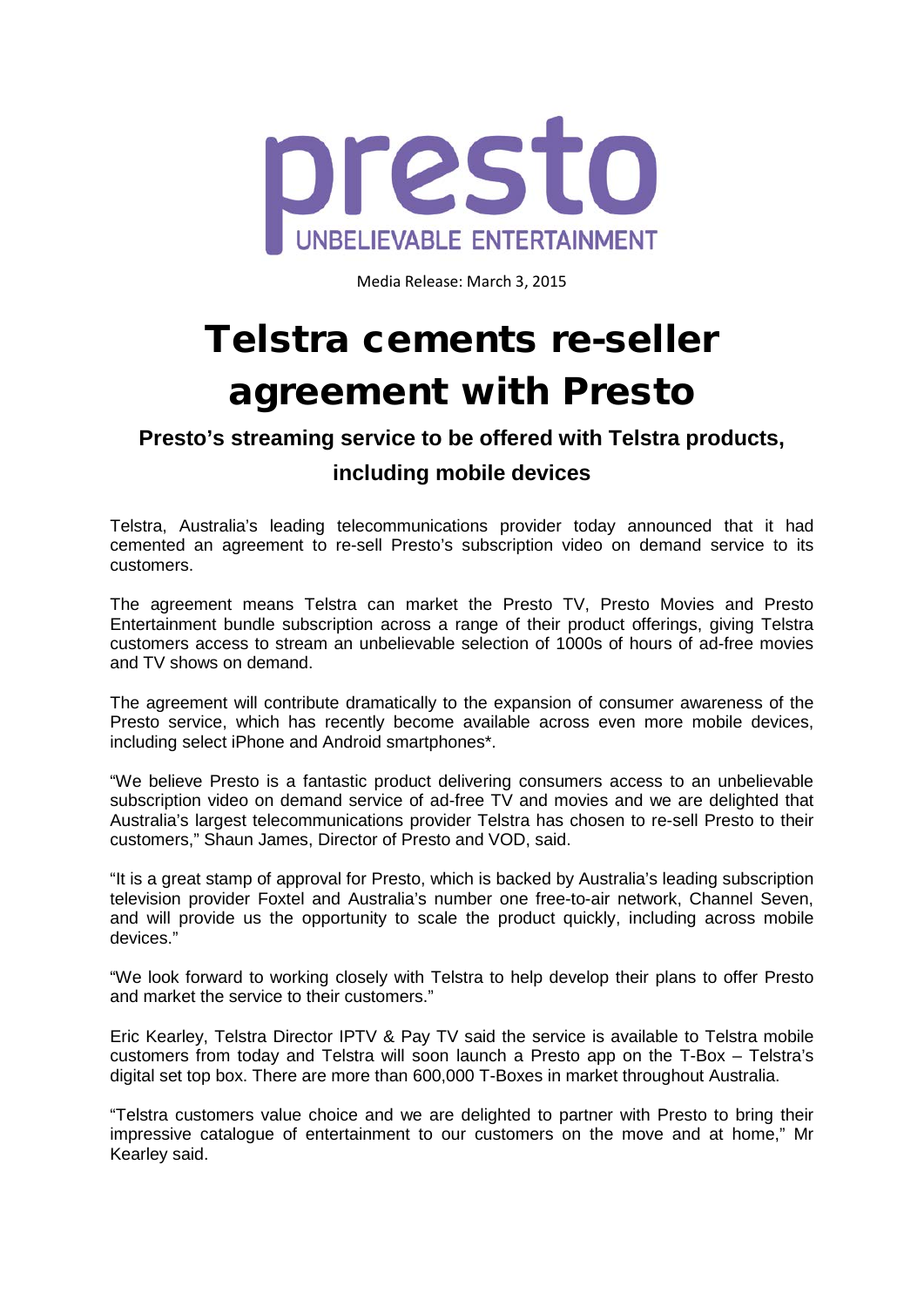"To celebrate our partnership with Presto, we are offering eligible Telstra mobile customers a complimentary three month Presto Entertainment subscription, so they can start enjoying blockbuster movies and complete seasons of popular TV series on-the-go."

This Telstra offer is available to Telstra Pre-Paid customers when they activate on the Telstra Pre-Paid Freedom offer before 25 May 2015. From today until 27 April 2015, eligible new and recontracting Telstra post-paid customers across mobiles, tablets and mobile broadband will also receive a complimentary three-month Presto Entertainment subscription. Standard monthly Presto Entertainment subscription fees apply upon expiry of the complimentary three month period\*.

Presto will be unmetered for customers connecting to the service via Foxtel Broadband and Telstra fixed broadband. ISP and data charges will otherwise apply when viewing Presto over mobile networks and via non-Foxtel Broadband or non-Telstra broadband services\*.

"We want to give our customers access to great content on a variety of devices and networks that suit their needs and I'm pleased to confirm that the service will be unmetered over Telstra fixed broadband services," Mr Kearley added.

The Presto service is currently available to subscribers across a range of subscription options, determined by their entertainment needs – consumers can choose Presto TV or Presto Movies as stand-alone subscriptions for \$9.99 per month or bundle both services with a Presto Entertainment subscription for \$14.99 per month.

The new and improved Presto TV subscription will offer a vast TV library featuring complete seasons of programs available to stream on demand.

Available programs include full seasons of HBO series *The Sopranos, The Wire, Sex and the City, Entourage*, *True Blood*, *Girls* and *Boardwalk Empire*; SHOWTIME original series from CBS Studios International including *Dexter®*, *The Borgias*, *Californication*, *Nurse Jackie* and *Ray Donovan*; Foxtel's award-winning local dramas *Wentworth, Love My Way* and *Tangle*; the Seven Network's much loved Aussie dramas *Packed to the Rafters, All Saints***,** *Always Greener*, and overseas series *Mr Selfridge*, *Rosemary and Thyme* and *A Touch of Frost*; ABC Commercial titles including *Summer Heights High*, *We Can Be Heroes*, *Ja'mie: Private School Girl*, *Rake*, *Redfern Now* and popular children's series and specials such as *Bob the Builder*, *Thomas the Tank Engine* and *The Wiggles*; and from Viacom International Media Networks *SpongeBob SquarePants* and the lovable *Dora the Explorer*.

Presto Movies features blockbusters and all-time favourite films from a regularly updated collection.

Specially curated selections of the TV and movie titles available on Presto are easily accessed through the 'Collections' feature, with the remaining wealth of constantly updated content on Presto easily discovered through the 'Search' feature. Presto encourages subscribers to check back regularly to discover new content via the Presto Community [\(community.presto.com.au\)](http://community.presto.com.au/), or to follow us on Facebook [\(www.facebook.com/presto\)](http://www.facebook.com/presto) and Twitter (@presto).

Presto TV will be a 50-50 joint venture between Foxtel and Seven West Media.

<sup>\*</sup>Presto requires an internet connection, data and a compatible device. Full list of compatible devices available at www.presto.com.au/devices. There is no ongoing subscription commitment, however Credit Card details must be provided at the time of Presto registration for any ongoing direct debit monthly subscription payments that apply. Monthly Presto Entertainment subscription fees apply from expiry of the 3 month complimentary period offered by Telstra unless subscribers cancel their subscription before the end of the complimentary period. Pro rata monthly subscription fees may be charged to existing Presto subscribers that elect to switch Presto subscriptions before the end of the complimentary period, for details see: